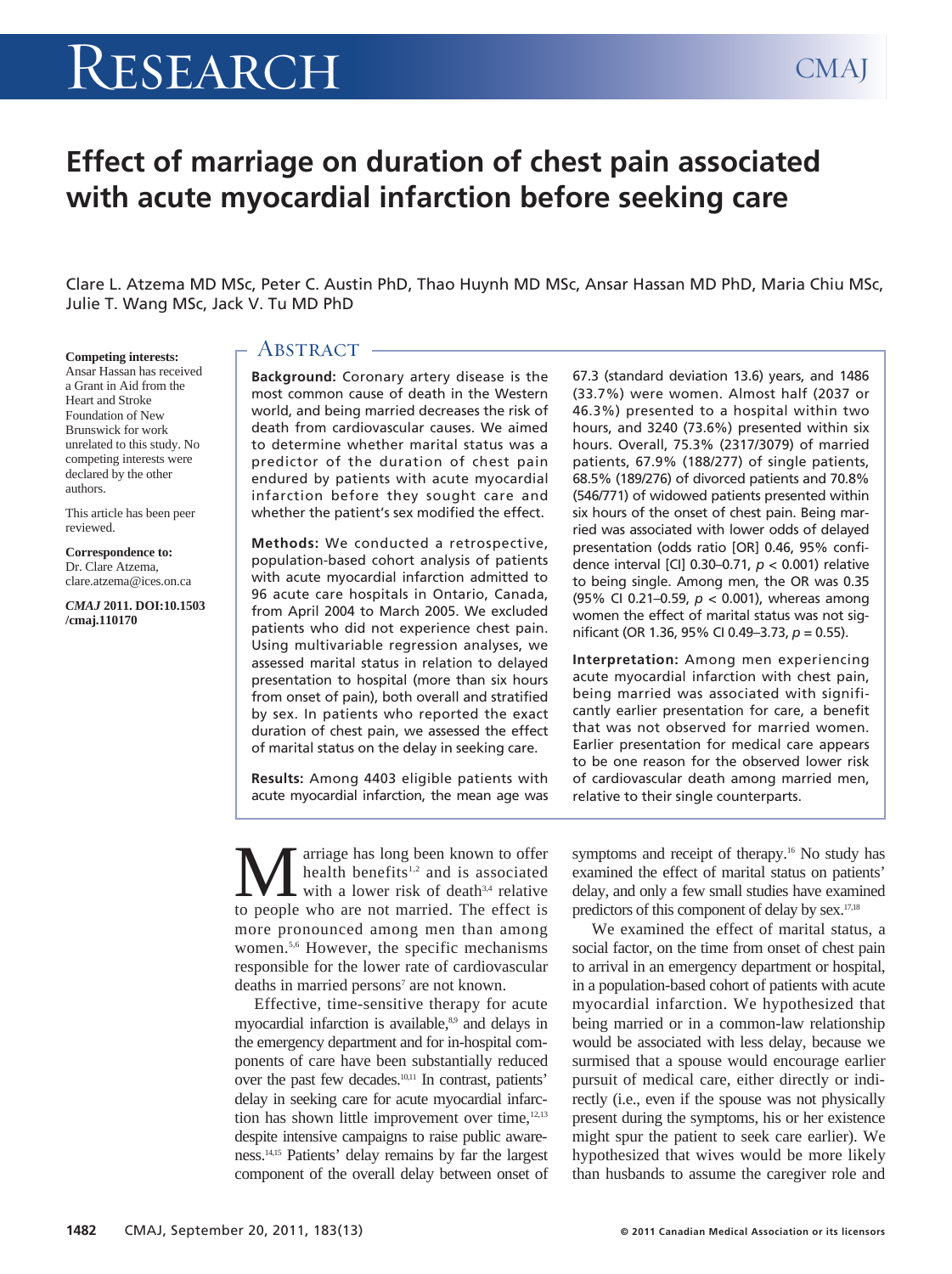that the beneficial effect of marriage would therefore be stronger among men than among women.

## **Methods**

#### **Study design**

For this retrospective cohort study, we obtained ethics approval from Sunnybrook Health Sciences Centre and from all participating hospitals.

#### **Setting and data sources**

The Enhanced Feedback for Effective Cardiac Treatment (EFFECT) study involved a populationbased sample of patients with acute myocardial infarction from the province of Ontario, Canada, who sought care from April 2004 to March 2005.<sup>19</sup> Ontario is Canada's largest and most ethnically diverse province, with a population of 13 million.<sup>20</sup> During the follow-up phase of the EFFECT study, used for the analysis reported here, clinical data were gathered from chart reviews of 7746 patients with acute myocardial infarction seen in 82 hospital corporations in Ontario. To be eligible, a hospital had to have treated more than 15 patients with acute myocardial infarction per year, and all but 4 of the 86 eligible hospital corporations in Ontario completed this second phase. Trained nurse abstractors performed the chart reviews on a population-based, random sample of the patients who had been treated for acute myocardial infarction at each hospital, according to prespecified rules for chart review. Our assessment of inter-rater reliability for the nurse abstractors demonstrated high reliability for all of the indicators assessed in the EFFECT study.<sup>21,22</sup>

#### **Selection of participants**

The EFFECT study included Ontario residents 20 to 105 years of age with a valid Ontario Health Card number who had been admitted to an acute care hospital with a most responsible diagnosis of acute myocardial infarction.<sup>19</sup> We identified patients from the Discharge Abstract Database of the Canadian Institute for Health Information, which contains information about all hospital admissions in Ontario, and we ver ified each case using the patient's hospital chart. We confirmed the diagnosis using established criteria: positive cardiac enzymes in conjunction with either electrocardiographic changes or symptoms consistent with acute myocardial infarction.<sup>23</sup> We excluded patients whose myocardial infarction was an in-hospital complication. We also excluded patients who did not experience chest pain in association with the acute myocardial infarction, patients who were sent to the emergency department directly from the care of a physician or another hospital, and

those who came from a long-term care facility. We counted patients who were transferred to a second site only once, on the basis of arrival time at the first site.

#### **Outcome measures**

The primary outcome measure was delayed time to presentation to a hospital after the onset of chest pain. We used several analyses to determine this outcome. The primary analysis was based on presentation to hospital more than six hours after the onset of chest pain, both overall and then stratified by sex. The timeframe of six hours was chosen for consistency with the previous literature24–26 and because we sought a patient-oriented definition of delay, given that this delay is under the patient's control. To a patient, whose chest pain may occur intermittently over several hours, it may not seem unreasonable to wait several hours to see if it "goes away." Secondary analyses were based on presentation more than 2 hours, more than 6 hours and more than 12 hours after onset of chest pain, both overall and stratified by sex, as well as a continuous measure of time since onset of chest pain. The continuous measure of time was chosen for secondary analysis because of the smaller sample size of patients for whom the exact time of onset of chest pain was known.

We defined the time of onset of chest pain as the date and time when the chest pain began, as reported by the patient and recorded in the chart. If a specific time of onset was not documented, and the duration of pain was recorded instead, we categorized the duration as 0 to 2 hours, more than 2 to 6 hours, more than 6 to 12 hours or



**Figure 1: Flow chart for 7746 patients with acute myocardial infarction in the Enhanced Feedback for Effective Cardiac Treatment study and the 4403 patients included in the current study, after application of exclusion criteria. The final number of patients in the analyses includes 75 patients who bypassed the emergency department and went straight to the cardiac catheterization laboratory, the cardiac care unit or the hospital ward.**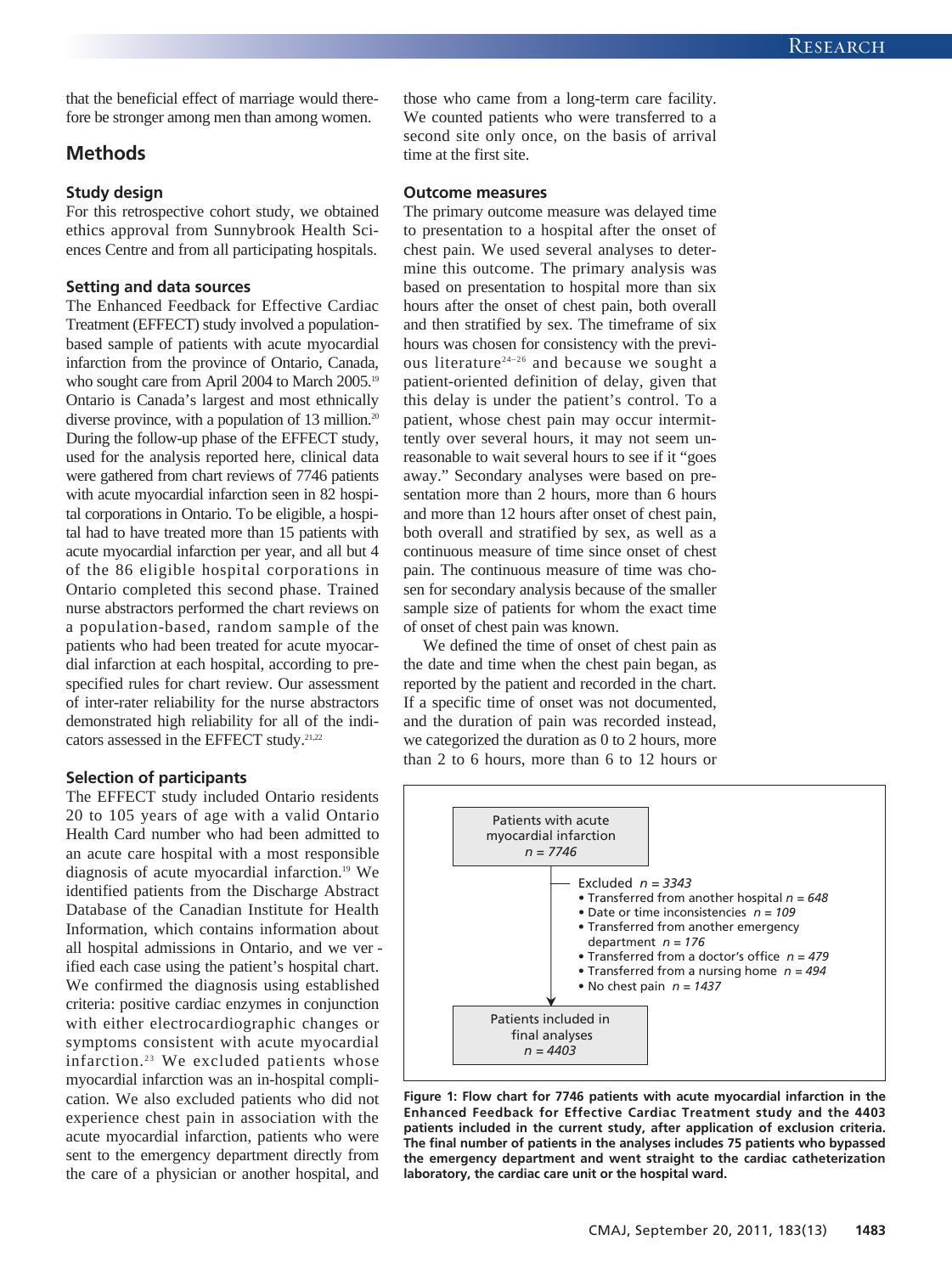more than 12 hours. If the chest pain could not be categorized and a specific time was not assigned, we considered data for the duration of chest pain to be missing. We counted and recorded chest pain of any quality or nature.

In the EFFECT study, we defined the time of arrival as the time when the patient was seen by a triage nurse in the emergency department, which in Canada occurs before patient registration, as it does in the United States.<sup>27</sup> If the triage time was not available, we used the registration time. If the patient bypassed the emergency

department (going directly to a ward, cardiac care unit or catheterization laboratory), we used the time of arrival at the hospital.

#### **Definitions of variables**

We obtained marital status from the hospital chart. In Ontario, collection of marital status is mandatory for all patients seen in an emergency department. The registration clerk makes a standard inquiry about marital status during registration, either to the patient (if conscious) or to an accompanying individual. To be consistent with

**Table 1:** Baseline characteristics of the study cohort of 4403 patients with acute myocardial infarction (AMI), by duration of time between onset of chest pain and presentation to the emergency department (part 1 of 2)

|                            | Duration between pain onset and presentation;<br>no. (%) of patients t‡ |              |  |              |     |              |     |             |             |         |
|----------------------------|-------------------------------------------------------------------------|--------------|--|--------------|-----|--------------|-----|-------------|-------------|---------|
|                            |                                                                         | $0$ to $2$ h |  | $> 2$ to 6 h |     | $>6$ to 12 h |     | >12 h       | Total       |         |
| Characteristic*            |                                                                         | $n = 2037$   |  | $n = 1203$   |     | $n = 437$    |     | $n = 726$   | $n = 4403$  | p value |
| <b>Marital status</b>      |                                                                         |              |  |              |     |              |     |             |             |         |
| Single                     |                                                                         | 111(40.1)    |  | 77 (27.8)    |     | 33 (11.9)    |     | 56 (20.2)   | 277         | < 0.001 |
| Married or common law      |                                                                         | 1493 (48.5)  |  | 824 (26.8)   | 287 | (9.3)        |     | 475 (15.4)  | 3079        |         |
| Divorced or separated      |                                                                         | 125 (45.3)   |  | 64 (23.2)    |     | 34 (12.3)    |     | 53 (19.2)   | 276         |         |
| Widowed                    |                                                                         | 308 (39.9)   |  | 238 (30.9)   |     | 83 (10.8)    |     | 142 (18.4)  | 771         |         |
| Age                        |                                                                         |              |  |              |     |              |     |             |             |         |
| Mean (SD)                  |                                                                         | 65.8 (13.7)  |  | 68.4 (13.2)  |     | 69.9 (13.6)  |     | 68.2 (13.6) | 67.3 (13.6) | < 0.001 |
| <b>Sex</b>                 |                                                                         |              |  |              |     |              |     |             |             |         |
| Female                     |                                                                         | 643 (43.3)   |  | 425 (28.6)   |     | 153 (10.3)   | 265 | (17.8)      | 1486        | 0.037   |
| Male                       |                                                                         | 1394 (47.8)  |  | 778 (26.7)   | 284 | (9.7)        | 461 | (15.8)      | 2917        |         |
| <b>Ethnic origin</b>       |                                                                         |              |  |              |     |              |     |             |             |         |
| Chinese                    |                                                                         | 29 (46.8)    |  | 19 (30.6)    | 4   | (6.5)        |     | 10(16.1)    | 62          |         |
| South Asian                |                                                                         | 88 (51.8)    |  | 49 (28.8)    | 15  | (8.8)        |     | 18 (10.6)   | 170         |         |
| Other                      |                                                                         | 945 (42.3)   |  | 623 (27.9)   |     | 237 (10.6)   |     | 428 (19.2)  | 2233        | 0.39    |
| <b>Income quintile</b>     |                                                                         |              |  |              |     |              |     |             |             |         |
| First (lowest)             |                                                                         | 427 (43.4)   |  | 274 (27.9)   |     | 106 (10.8)   |     | 176 (17.9)  | 983         | 0.08    |
| Second                     |                                                                         | 426 (46.4)   |  | 235 (25.6)   |     | 102(11.1)    |     | 155 (16.9)  | 918         |         |
| Third                      |                                                                         | 376 (44.1)   |  | 235 (27.5)   |     | 94 (11.0)    |     | 148 (17.4)  | 853         |         |
| Fourth                     |                                                                         | 426 (49.6)   |  | 235 (27.4)   | 69  | (8.0)        |     | 129 (15.0)  | 859         |         |
| Fifth (highest)            |                                                                         | 378 (48.8)   |  | 217 (28.0)   | 65  | (8.4)        |     | 114(14.7)   | 774         |         |
| <b>Living arrangement</b>  |                                                                         |              |  |              |     |              |     |             |             |         |
| Alone                      |                                                                         | 360 (41.0)   |  | 256 (29.2)   |     | 100 (11.4)   |     | 162 (18.5)  | 878         | 0.023   |
| With someone               |                                                                         | 1650 (47.7)  |  | 925 (26.7)   | 331 | (9.6)        |     | 552 (16.0)  | 3458        |         |
| <b>Ambulance called</b>    |                                                                         |              |  |              |     |              |     |             |             |         |
| <b>No</b>                  |                                                                         | 1040 (40.5)  |  | 685 (26.7)   |     | 293 (11.4)   |     | 548 (21.4)  | 2566        | < 0.001 |
| Yes                        |                                                                         | 997 (54.3)   |  | 518 (28.2)   | 144 | (7.8)        | 178 | (9.7)       | 1837        |         |
| <b>Shortness of breath</b> |                                                                         |              |  |              |     |              |     |             |             |         |
| <b>No</b>                  |                                                                         | 1422 (47.4)  |  | 809 (27.0)   | 290 | (9.7)        |     | 478 (15.9)  | 2999        | 0.10    |
| Yes                        |                                                                         | 601 (43.5)   |  | 391 (28.3)   |     | 145 (10.5)   |     | 245 (17.7)  | 1382        |         |
| <b>Previous AMI</b>        |                                                                         |              |  |              |     |              |     |             |             |         |
| No                         |                                                                         | 1511 (46.3)  |  | 881 (27.0)   | 309 | (9.5)        |     | 563 (17.2)  | 3264        | 0.13    |
| Yes                        |                                                                         | 502 (46.0)   |  | 306 (28.0)   |     | 125 (11.5)   |     | 158 (14.5)  | 1091        |         |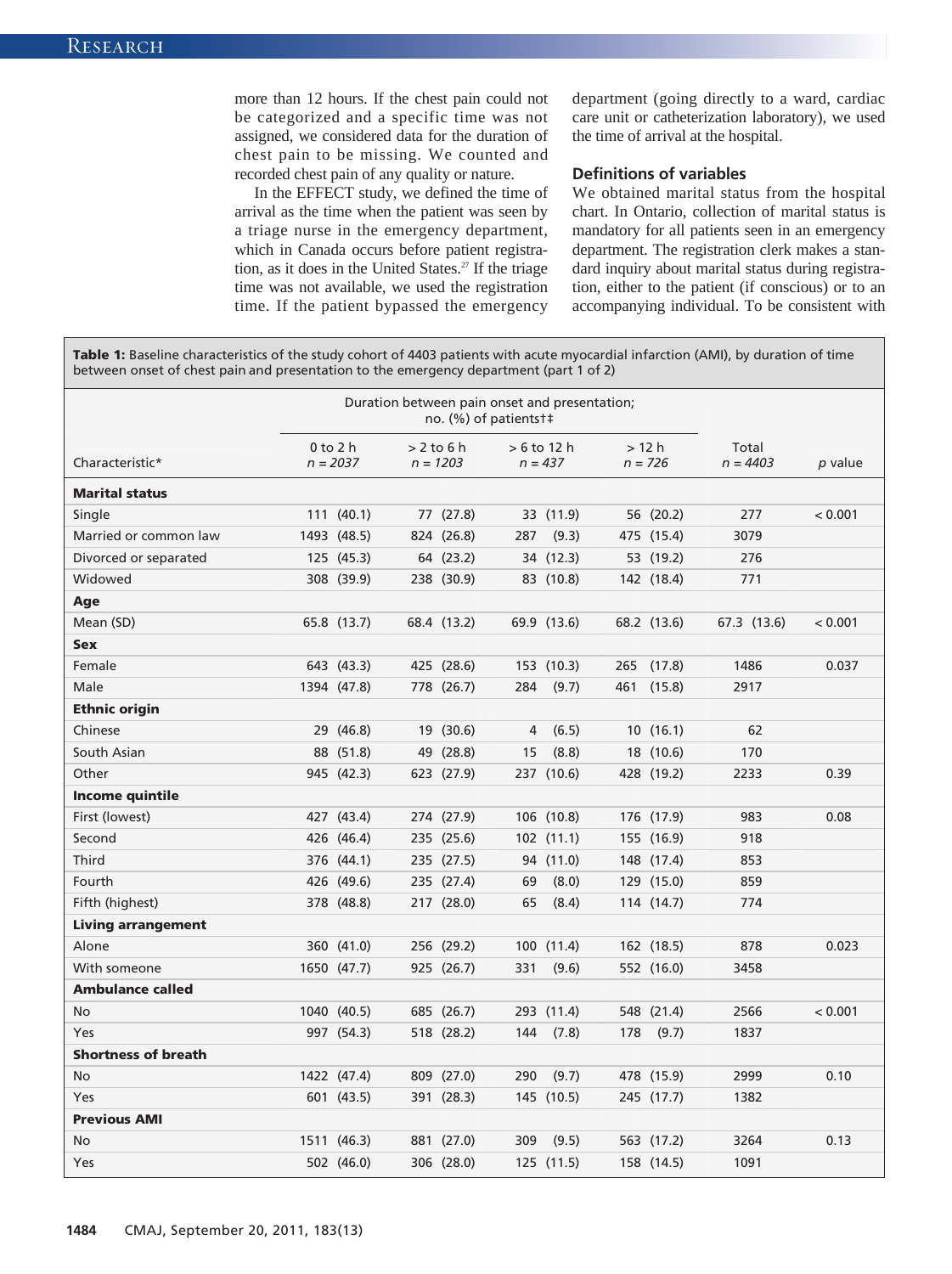previous published research, we categorized marital status as single, married or common law (herein referred to as "married"), divorced or separated (herein referred to as "divorced") and widowed.<sup>7,28</sup>

In our regression models, we accounted for 16 potential confounders, covering a variety of patient demographic characteristics, clinical features, relevant medical history and contextual factors. Collection of information about a patient's living arrangement is mandatory for patients seen in emergency departments in Ontario. The registration clerk asks the patient if he or she is living with someone else, but no further instructions are provided for collection of this information. Therefore, "living with someone" may refer to anyone who lives in the same dwelling. We recorded ethnicity if it had been documented in the patient's chart. For patients for whom ethnicity was not recorded, we analyzed the patient's surname using a database of surnames for visible minorities. This database has been used previously to assign Chinese and South Asian ethnicities.<sup>29</sup> Those whose surnames were deemed to be either Chinese or South Asian were recorded as being

**Table 1:** Baseline characteristics of the study cohort of 4403 patients with acute myocardial infarction (AMI), by duration of time between onset of chest pain and presentation to the emergency department (part 2 of 2)

|                                     | Duration between pain onset and presentation;<br>no. (%) of patients t# |              |              |             |     |               |  |            |            |         |
|-------------------------------------|-------------------------------------------------------------------------|--------------|--------------|-------------|-----|---------------|--|------------|------------|---------|
|                                     |                                                                         | $0$ to $2$ h | $> 2$ to 6 h |             |     | $> 6$ to 12 h |  | >12 h      | Total      |         |
| Characteristic*                     |                                                                         | $n = 2037$   | $n = 1203$   |             |     | $n = 437$     |  | $n = 726$  | $n = 4403$ | p value |
| <b>Previous PCI or CABG</b>         |                                                                         |              |              |             |     |               |  |            |            |         |
| No                                  |                                                                         | 1729 (46.1)  |              | 1023 (27.3) | 360 | (9.6)         |  | 640 (17.1) | 3752       | 0.046   |
| Yes                                 |                                                                         | 308 (47.3)   |              | 180 (27.6)  |     | 77 (11.8)     |  | 86 (13.2)  | 651        |         |
| <b>History of hypertension</b>      |                                                                         |              |              |             |     |               |  |            |            |         |
| No                                  |                                                                         | 866 (48.5)   |              | 478 (26.7)  | 165 | (9.2)         |  | 278 (15.6) | 1787       | 0.06    |
| Yes                                 |                                                                         | 1155 (44.5)  |              | 723 (27.9)  |     | 270 (10.4)    |  | 446 (17.2) | 2594       |         |
| <b>History of diabetes mellitus</b> |                                                                         |              |              |             |     |               |  |            |            |         |
| No                                  |                                                                         | 1536 (47.6)  |              | 862 (26.7)  | 315 | (9.8)         |  | 517 (16.0) | 3230       | 0.029   |
| Yes                                 |                                                                         | 496 (42.5)   |              | 341 (29.2)  |     | 122 (10.4)    |  | 209 (17.9) | 1168       |         |
| <b>History of dyslipidemia</b>      |                                                                         |              |              |             |     |               |  |            |            |         |
| No                                  |                                                                         | 981 (43.9)   |              | 625 (27.9)  | 220 | (9.8)         |  | 411 (18.4) | 2237       | 0.01    |
| Yes                                 |                                                                         | 1023 (48.9)  |              | 556 (26.6)  |     | 210 (10.0)    |  | 305 (14.6) | 2094       |         |
| <b>History of smoking</b>           |                                                                         |              |              |             |     |               |  |            |            |         |
| Current                             |                                                                         | 612 (48.3)   |              | 330 (26.0)  | 117 | (9.2)         |  | 208 (16.4) | 1267       | 0.008   |
| Former                              |                                                                         | 611 (48.5)   |              | 358 (28.4)  | 116 | (9.2)         |  | 175 (13.9) | 1260       |         |
| <b>Never</b>                        |                                                                         | 652 (43.5)   |              | 419 (28.0)  |     | 154 (10.3)    |  | 274 (18.3) | 1499       |         |
| Unknown                             |                                                                         | 162 (43.0)   |              | 96 (25.5)   |     | 50 (13.3)     |  | 69 (18.3)  | 377        |         |
| <b>History of depression</b>        |                                                                         |              |              |             |     |               |  |            |            |         |
| No                                  |                                                                         | 1848 (46.3)  |              | 1106 (27.7) | 387 | (9.7)         |  | 653 (16.3) | 3994       | 0.08    |
| Yes                                 |                                                                         | 165 (44.8)   |              | 87 (23.6)   |     | 47 (12.8)     |  | 69 (18.8)  | 368        |         |
| <b>Arrival day</b>                  |                                                                         |              |              |             |     |               |  |            |            |         |
| Weekday                             |                                                                         | 1437 (46.5)  |              | 845 (27.3)  | 305 | (9.9)         |  | 503 (16.3) | 3090       |         |
| Weekend                             |                                                                         | 599 (45.7)   |              | 358 (27.3)  |     | 132 (10.1)    |  | 223 (17.0) | 1312       |         |
| <b>Arrival time</b>                 |                                                                         |              |              |             |     |               |  |            |            |         |
| Daytime (8:01 am to 4 pm)           |                                                                         | 795 (42.9)   |              | 466 (25.2)  |     | 202 (10.9)    |  | 389 (21.0) | 1852       | < 0.001 |
| Evening (4:01 pm to midnight)       |                                                                         | 542 (49.0)   |              | 299 (27.0)  | 91  | (8.2)         |  | 174 (15.7) | 1106       |         |
| Night (12:01 am to 8 am)            |                                                                         | 699 (48.4)   |              | 438 (30.3)  |     | 144 (10.0)    |  | 163 (11.3) | 1444       |         |

Note: CABG = coronary artery bypass graft, PCI = percutaneous coronary intervention, SD = standard deviation.

\*For some variables, data were missing for some patients, as follows: for ethnic origin, 1938 patients; for income quintile, 16 patients; for living arrangement, 67 patients; for shortness of breath, 22 patients; for previous AMI, 48 patients; for history of hypertension, 22 patients; for history of diabetes mellitus, 5 patients; for history of dyslipidemia, 72 patients; for history of depression, 41 patients; for arrival day, 1 patient; for arrival time, 1 patient. †Except as indicated otherwise.

‡Percentages are calculated across rows, with the denominator for each row being the value appearing in the "Total" column.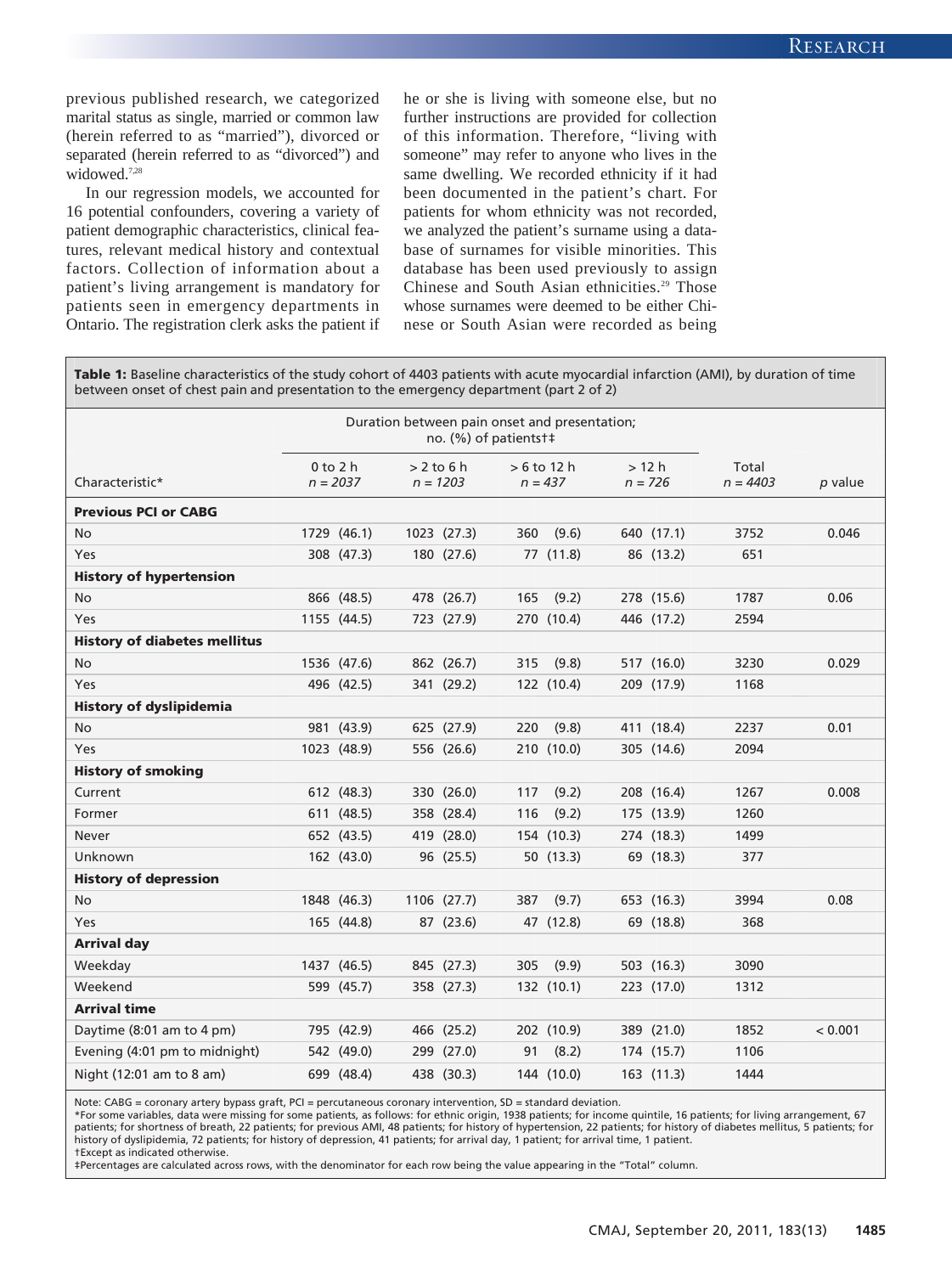from these ethnic groups. Socioeconomic status was based on median neighbourhood household income and was categorized in quintiles, from lowest (income quintile 1) to highest (income quintile  $5$ ).<sup>20</sup>

#### **Statistical analyses**

To determine the independent effect of marital status on delayed presentation (i.e., more than six hours from onset of pain), we used multivariable logistic regression modelling. To address whether the effect of marital status differed by sex, we fit

| <b>Table 2:</b> Adjusted odds of delayed presentation to the emergency<br>department (i.e., presentation more than six hours after onset of chest<br>pain) among 4403 patients with acute myocardial infarction (AMI) |                         |         |  |  |  |  |  |  |
|-----------------------------------------------------------------------------------------------------------------------------------------------------------------------------------------------------------------------|-------------------------|---------|--|--|--|--|--|--|
| Predictor variable                                                                                                                                                                                                    | Adjusted OR<br>(95% CI) | p value |  |  |  |  |  |  |
| Marital status (reference = single)                                                                                                                                                                                   |                         |         |  |  |  |  |  |  |
| Married or common law                                                                                                                                                                                                 | $0.46$ $(0.30 - 0.71)$  | < 0.001 |  |  |  |  |  |  |
| Separated or divorced                                                                                                                                                                                                 | $0.90(0.53 - 1.52)$     | 0.69    |  |  |  |  |  |  |
| Widowed                                                                                                                                                                                                               | $0.65$ $(0.41-1.03)$    | 0.07    |  |  |  |  |  |  |
| Age (per decade increase)                                                                                                                                                                                             | $1.20(1.15-1.26)$       | < 0.001 |  |  |  |  |  |  |
| Male sex                                                                                                                                                                                                              | $1.05(0.84 - 1.32)$     | 0.67    |  |  |  |  |  |  |
| Ethnic origin (reference = general)                                                                                                                                                                                   |                         |         |  |  |  |  |  |  |
| Chinese                                                                                                                                                                                                               | $0.61$ $(0.31-1.19)$    | 0.15    |  |  |  |  |  |  |
| South Asian                                                                                                                                                                                                           | $0.50$ $(0.32 - 0.78)$  | 0.002   |  |  |  |  |  |  |
| Income quintile (reference = quintile 1<br>[lowest])                                                                                                                                                                  |                         |         |  |  |  |  |  |  |
| Income quintile 2                                                                                                                                                                                                     | $0.92$ $(0.70 - 1.20)$  | 0.53    |  |  |  |  |  |  |
| Income quintile 3                                                                                                                                                                                                     | $0.97$ $(0.73 - 1.28)$  | 0.81    |  |  |  |  |  |  |
| Income quintile 4                                                                                                                                                                                                     | $0.61$ $(0.45 - 0.82)$  | 0.001   |  |  |  |  |  |  |
| Income quintile 5                                                                                                                                                                                                     | $0.66$ $(0.49 - 0.89)$  | 0.006   |  |  |  |  |  |  |
| Living with someone                                                                                                                                                                                                   | 1.47 (1.06-2.04)        | 0.020   |  |  |  |  |  |  |
| Called an ambulance                                                                                                                                                                                                   | $0.42$ $(0.34 - 0.51)$  | 0.001   |  |  |  |  |  |  |
| Shortness of breath                                                                                                                                                                                                   | $1.14(0.93 - 1.39)$     | 0.21    |  |  |  |  |  |  |
| <b>Previous AMI</b>                                                                                                                                                                                                   | $1.02$ $(0.80 - 1.31)$  | 0.87    |  |  |  |  |  |  |
| Previous PCI or CABG                                                                                                                                                                                                  | $0.91$ $(0.67-1.23)$    | 0.54    |  |  |  |  |  |  |
| History of hypertension                                                                                                                                                                                               | $1.19(0.97-1.46)$       | 0.10    |  |  |  |  |  |  |
| History of diabetes mellitus                                                                                                                                                                                          | $1.19(0.96 - 1.48)$     | 0.11    |  |  |  |  |  |  |
| History of dyslipidemia                                                                                                                                                                                               | $0.84$ $(0.68 - 1.03)$  | 0.09    |  |  |  |  |  |  |
| Smoker (reference = current smoker)                                                                                                                                                                                   |                         |         |  |  |  |  |  |  |
| Never                                                                                                                                                                                                                 | $1.01$ $(0.78 - 1.31)$  | 0.94    |  |  |  |  |  |  |
| Former                                                                                                                                                                                                                | $0.85(0.65 - 1.12)$     | 0.25    |  |  |  |  |  |  |
| History of depression                                                                                                                                                                                                 | $1.61$ $(1.18 - 2.20)$  | 0.003   |  |  |  |  |  |  |
| Weekend arrival                                                                                                                                                                                                       | $1.15(0.95 - 1.41)$     | 0.16    |  |  |  |  |  |  |
| Arrival time (reference = daytime<br>$[8:01$ am to 4 pm])                                                                                                                                                             |                         |         |  |  |  |  |  |  |
| Evening (4:01 pm to midnight)                                                                                                                                                                                         | $0.78$ $(0.62 - 0.97)$  | 0.030   |  |  |  |  |  |  |
| Night (12:01 am to 8 am)                                                                                                                                                                                              | $0.61$ $(0.49-0.76)$    | < 0.001 |  |  |  |  |  |  |
| Note: CABG = coronary artery bypass graft, CI = confidence interval, OR = odds ratio, PCI =                                                                                                                           |                         |         |  |  |  |  |  |  |

the same logistic regression model for men and women separately. The variables were chosen a priori, on the basis of clinical significance, and all variables were included in the models. A stepwise procedure was not used, because such an approach can produce biased estimates.<sup>32</sup> In the secondary analysis, we used proportional odds logistic regression to estimate the effect of marital status on the odds of delayed presentation at any of the three levels of delay. This produced the odds of married people (relative to single people) presenting late, regardless of the cut-off chosen  $(2, 6 \text{ or } 12 \text{ hours})$ , and allowed the ordinal character of the data to be retained. We then fit the same proportional odds logistic regression model for men and women separately. Finally, we used quantile regression $30$  to determine the independent effect of marital status on the median delay to presentation, in minutes. Quantile regression is appropriate when data are rightskewed.31 Unlike linear regression, in which the mean value of the outcome variable is regressed on a set of covariates, quantile regression allows modelling of any quantile of the outcome variable, including the median, on a set of covariates. We used bootstrap resampling to estimate standard errors and 95% confidence intervals (CIs). Given the smaller sample size for this analysis, the power was insufficient to fit the quantile regression model separately by sex. We examined all models for collinearity (including marital status and living arrangement) and goodness of fit. Adjusted odds ratios (ORs) greater than 1.0 represent an increased risk of delayed presentation, whereas adjusted ORs less than 1.0 represent a decreased risk of delayed presentation.

# **Results**

Of the 7746 patients with confirmed acute myocardial infarction who were initially identified in the EFFECT study, 3343 met our exclusion criteria, which left 4403 patients in the final study cohort (Figure 1). The mean age was 67.3 years, and 1486 (33.7%) of participants were women (Table 1). The 30-day mortality rate was 6.9% (95% CI 6.1%–7.6%).

For the 3840 patients for whom exact times from onset of chest pain to presentation at an emergency department or hospital were available, the median time was 2.0 (interquartile range [IQR] 1.0–4.6) hours. Categorized by marital status, the median times were 2.0 (IQR 1.0–4.3) hours for married patients, 2.5 (IQR 1.1–6.0) hours for single patients, 2.0 (IQR 1.0– 5.5) hours for divorced patients and 2.5 (IQR 1.3–5.0) hours for widowed patients ( $p < 0.001$ ). The adjusted odds of a delayed presentation

percutaneous coronary intervention.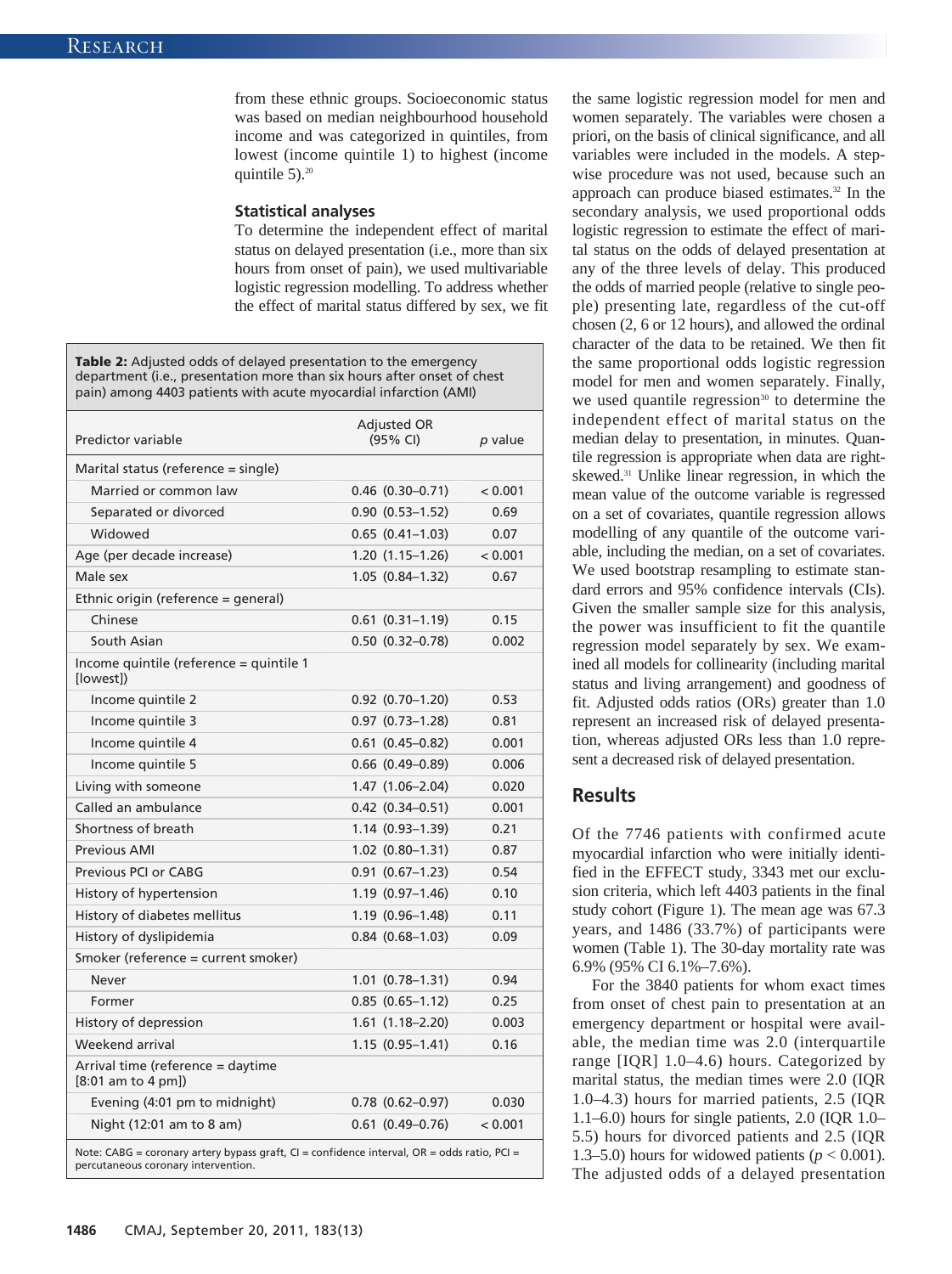(more than six hours after onset of pain) were lower for married patients (OR 0.46, 95% CI 0.30–0.71,  $p < 0.001$ ) relative to single patients (Table 2). Other significant predictors of delayed presentation were older age, low socioeconomic status, living with another person, not calling an ambulance, chart-documented history of depression and daytime arrival in the emergency department; ethnic background was also a significant determining factor.

When we analyzed the data separately for men and women, we found a significant relation for men between being married and earlier presentation (i.e., no more than six hours after onset of pain) (OR 0.35, 95% CI 0.21–0.59, *p* < 0.001). However, this relation was not significant for women (OR 1.36, 95% CI 0.49–3.73,  $p = 0.55$ ). Among men, other factors that reduced the odds of a delay in presentation included South Asian ethnicity, calling an ambulance and night-time presentation, whereas older age was associated with delayed presentation (Figure 2). Among women, being divorced was associated with increased odds of delayed presentation, relative to being single, as were older age and a charted history of depression. In contrast, calling an ambulance and higher income level were associated with lower odds of delayed presentation among women (Figure 3).

For all patients, being married was associated with reduced odds of presentation after 2, 6 or 12 hours of delay (OR 0.45, 95% CI 0.31–0.64, *p* < 0.001), relative to being single. For men, the same analysis resulted in an OR of 0.39 (95% CI 0.25–0.62,  $p < 0.001$ ), whereas for women the relation was not significant (OR 0.72, 95% CI  $0.35-1.48, p = 0.37$ .

For patients with a discrete duration of the time between onset of chest pain and presentation to the emergency department, there was a trend toward a shorter time to presentation among married patients. For these patients, the adjusted time to presentation was 30.4 minutes less (95% CI 62.6 min less to 1.8 min more) than the time for their single counterparts (Table 3).



**Figure 2: Adjusted odds, with 95% confidence intervals (CIs), of a delayed presentation (more than six hours from onset of chest pain) in men with acute myocardial infarction (AMI). \*For every decade increase in age. Note: CABG = coronary artery bypass graft, OR = odds ratio, PCI = percutaneous coronary intervention.**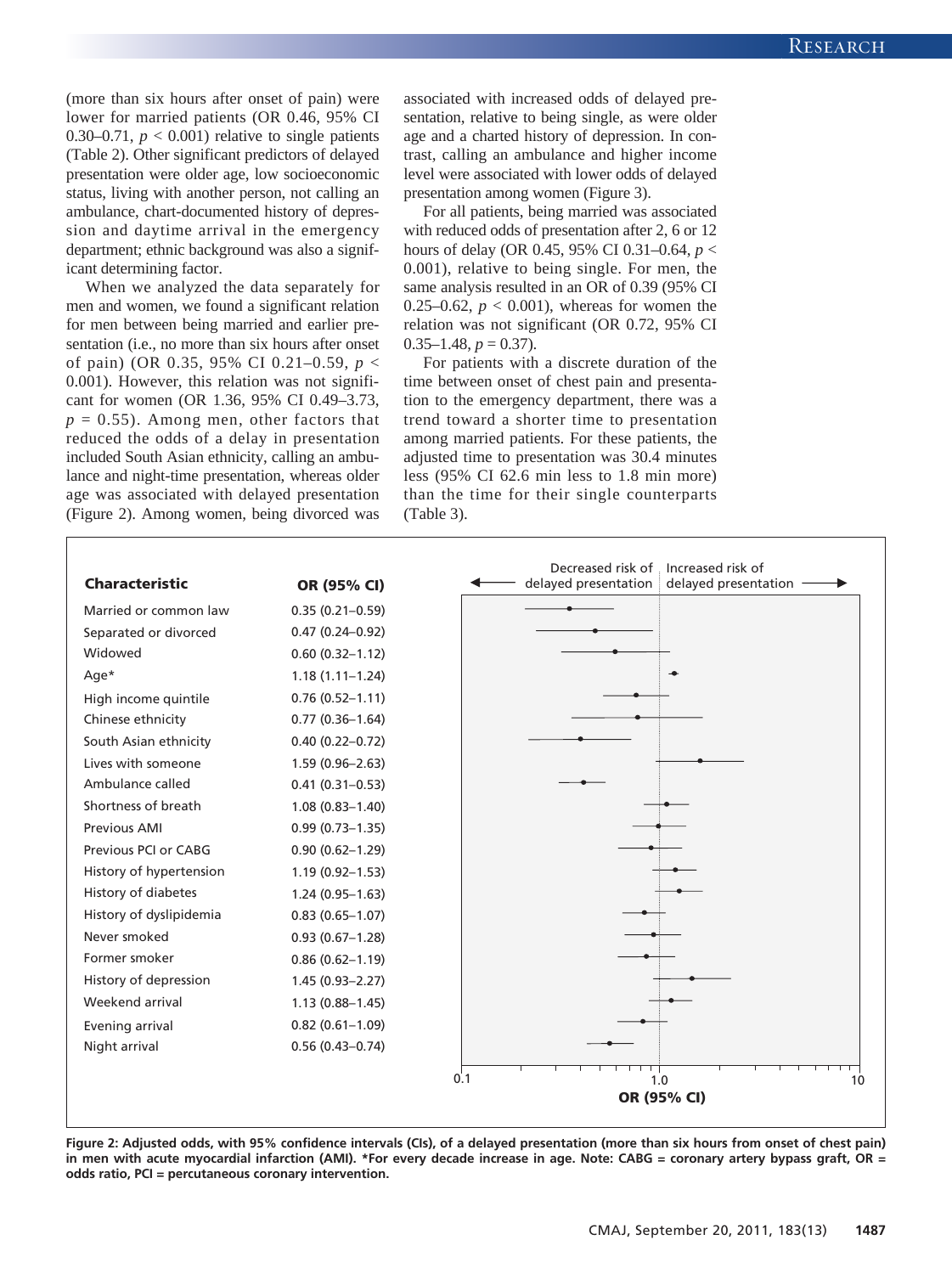### **Interpretation**

In this population-based study, patients who were experiencing chest pain due to acute myocardial infarction presented to an emergency department or hospital earlier if they were married or in a common-law relationship, relative to those who were single. Delays measured in minutes are known to increase the risk of death in some cases of acute myocardial infarction.<sup>8,9</sup> In addition, previous studies have shown a relation between marital status and overall mortality,<sup>3,4</sup> including mortality from cardiovascular diseases.7 Thus, earlier presentation for care among married persons with acute myocardial infarction may partly explain the mortality benefit associated with being married. At the patient level, among patients with an exact time of onset of chest pain, the adjusted time saved was a remarkable half-hour. Among all the factors that had an effect in the primary outcome model, only calling an ambulance had a greater influence on the time to presentation. Because cardiovascular disease is the most frequent cause of death in Canada and the Western world,<sup>33</sup> the benefit at the population level is substantial.

Consistent with our a priori hypothesis, the earlier presentation associated with being married was more pronounced for men than for women. The stratified analysis demonstrated that marriage conferred a significant reduction in delays for men, which was not the case for women. We surmise that, in general, women may be more likely than men to take the role of caregiver and to advise their spouses to seek early medical assessment.

It is well known that lack of chest pain is a major source of delay in seeking treatment among patients with acute myocardial infarction.13,24 We focused specifically on patients who had this typical symptom of acute myocardial infarction, to investigate why these particular patients may delay seeking care. Despite numerous studies on the topic of patient-caused de lays,13,24,25 only one small study has specifically



**Figure 3: Adjusted odds, with 95% confidence intervals (CIs), of a delayed presentation (more than six hours from onset of chest pain) in women with acute myocardial infarction (AMI). \*For every decade increase in age. Note: CABG = coronary artery bypass graft, OR = odds ratio, PCI = percutaneous coronary intervention.**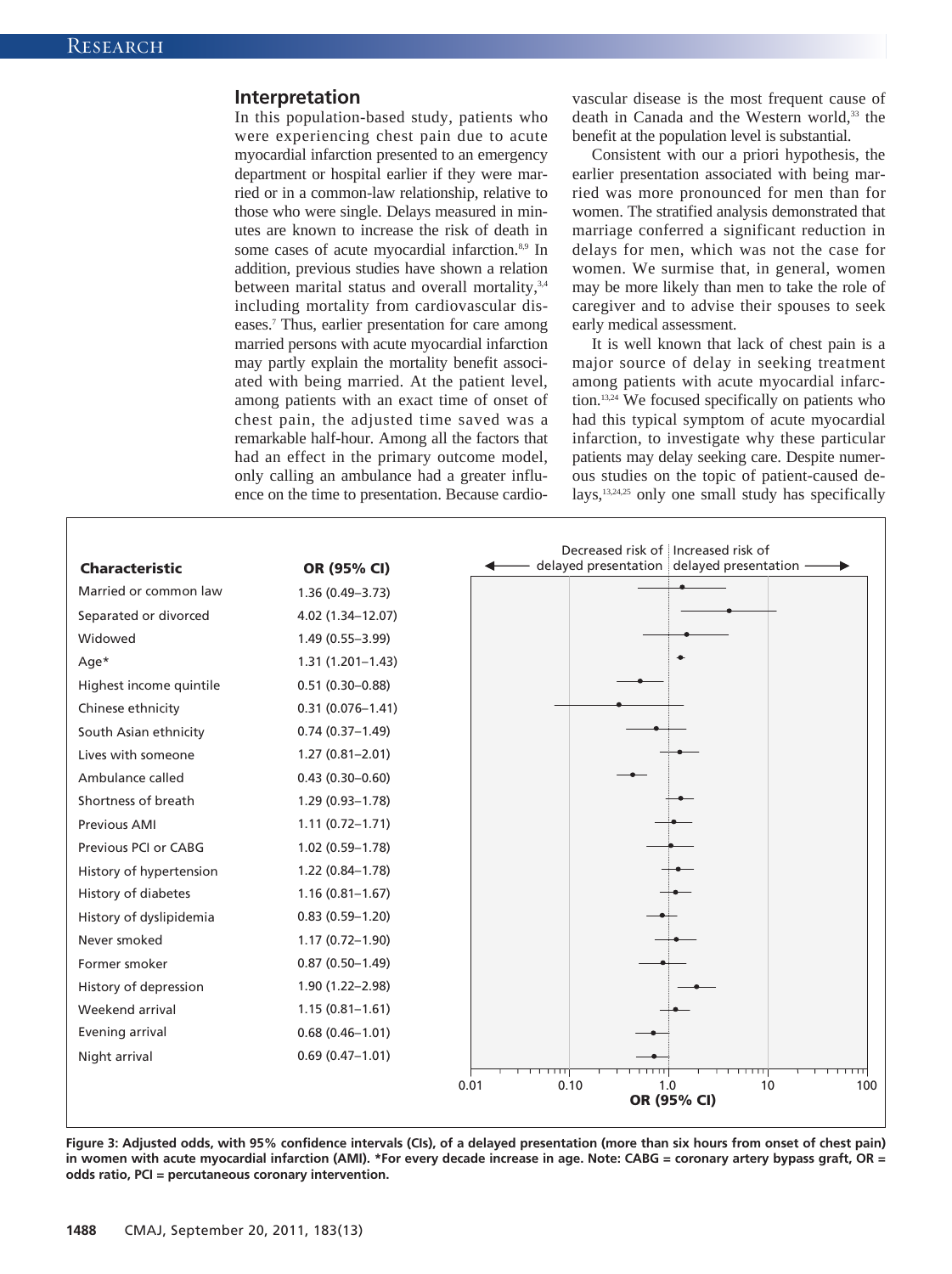examined patients who have chest pain in association with acute myocardial infarction.34 The predictors of patient-caused delay in our study were similar to those reported in previous studies of patients with acute myocardial infarction, who may or may not have had chest pain.12,24,26,35 In other studies, older patients were more likely to present late, $12,13,24,25,35$  but this was thought to be due in part to atypical symptoms, which are common in elderly people.<sup>36</sup> In our study, older age predicted delayed presentation, despite the fact that all patients were experiencing the typical symptom of chest pain. Thus, it is apparently not just atypical symptoms that lead to patientcaused delays among elderly people.

In contrast to previous studies, $24,25,35$  female sex was not associated with delayed presentation in this study. This result was likely due to our inclusion of only patients who had chest pain, which differs from the inclusion criteria for previous studies. Because women are more likely to have atypical symptoms,<sup>36,37</sup> the association of delayed presentation with female sex may disappear once women without chest pain are excluded. As well, several studies have noted a diminishing difference between the sexes in terms of patient-caused delays over the years,13,38 which could also account, at least in part, for the lack of delay in presentation for women in our study.

Few studies have assessed predictors of patient-caused delay by sex. In one study, older women and women with a history of acute myocardial infarction were more likely to delay seeking care.<sup>18</sup> This finding was dissimilar to the results of our study, but that earlier study was limited to 96 female patients.<sup>18</sup> In another study, single women were more likely to delay than married women, but again, the sample size was limited (61 patients).<sup>17</sup> In our study, factors that were significant for women were age,<sup>18,25</sup> calling an ambulance and evening arrival, $12,24$  consistent with previous studies involving patients of both sexes. Interestingly, in our study women in the highest socioeconomic bracket were less likely to delay seeking care relative to those in the lowest income bracket, an association not found for men. Lower socioeconomic status could be associated with less education about heart disease among women in particular. As such, these patients may represent an important target group for future educational campaigns. Having a chartdocumented history of depression was associated with increased delays among women. Depression may result in a lack of motivation to seek care. Given that a history of depression is common in patients with acute myocardial infarction, 39,40 these patients may need reinforcement to seek prompt medical attention for chest pain.

#### **Limitations**

Missing data represent a limitation of retrospective data collection, as was used for this study. However, rigorous training of the nurse chart abstractors, use of standardized data collection instruments and evaluation of inter-rater reliability should limit bias in our results.13 Marital status was not validated through an external source. Collection of these data are mandatory in Ontario emergency departments, but if the patient had a decreased level of consciousness and was unaccompanied on arrival in the emergency department, this information would not

**Table 3:** Quantile regression analyses for 3967 patients with acute myocardial infarction (AMI) who had time recorded from onset of chest pain to presentation at emergency department

| Predictor variable                                      | Parameter estimate,*<br>min (95% CI) | p value |
|---------------------------------------------------------|--------------------------------------|---------|
| Marital status (reference = single)                     |                                      |         |
| Married or common law                                   | $-30.4$ ( $-62.6$ to 1.8)            | 0.06    |
| Separated or divorced                                   | $-25.0$ ( $-60.5$ to 10.6)           | 0.17    |
| Widowed                                                 | $-27.7$ ( $-63.2$ to 7.8)            | 0.13    |
| Age, per decade increase                                | 13.8<br>$(9.0 \text{ to } 18.8)$     | < 0.001 |
| Male sex                                                | $-2.9$ $(-9.4 \text{ to } 15.1)$     | 0.64    |
| Ethnic origin (reference = general)                     |                                      |         |
| Chinese                                                 | $-37.3$ ( $-47.9$ to 22.3)           | 0.48    |
| South Asian                                             | $-5.6$ ( $-29.3$ to 18.0)            | 0.64    |
| Income quintile (reference =<br>quintile 1 [lowest])    |                                      |         |
| Income quintile 2                                       | $-11.6$ ( $-27.1$ to 4.0)            | 0.15    |
| Income quintile 3                                       | 5.9 (-9.2 to 20.9)                   | 0.45    |
| Income quintile 4                                       | $-13.6$ ( $-28.0$ to 0.8)            | 0.06    |
| Income quintile 5                                       | $-18.0$ ( $-32.0$ to $-4.1$ )        | 0.01    |
| Living with someone                                     | $0.6$ (-20.8 to 22.0)                | > 0.99  |
| Ambulance called                                        | $-47.2$ ( $-57.8$ to $-36.5$ )       | < 0.001 |
| Shortness of breath                                     | (–5.5 to 16.1)<br>5.3                | 0.34    |
| Previous AMI                                            | 1.5 $(-13.7 \text{ to } 16.8)$       | 0.84    |
| Previous PCI or CABG                                    | 5.5 (-11.1 to 22.2)                  | 0.52    |
| History of hypertension                                 | $8.7$ $(-1.1 \text{ to } 18.4)$      | 0.08    |
| History of diabetes mellitus                            | 17.1<br>(1.9 to 32.4)                | 0.03    |
| History of dyslipidemia                                 | $-11.4$ ( $-21.2$ to $-1.6$ )        | 0.02    |
| Never smoked                                            | 6.4 $(-6.0 \text{ to } 18.9)$        | 0.31    |
| History of depression                                   | 12.1<br>$(-4.6 \text{ to } 28.7)$    | 0.15    |
| Weekend arrival                                         | $0.4$ (-10.5 to 11.4)                | 0.94    |
| Arrival time (reference = morning<br>[8:01 am to 4 pm]) |                                      |         |
| Evening (4:01 pm to midnight)                           | $-13.9$ ( $-26.1$ to $-1.6$ )        | 0.03    |
| Night (12:01 am to 8 am)                                | $-4.8$ ( $-16.5$ to 6.8)             | 0.42    |

Note:  $CABG =$  coronary artery bypass graft,  $CI =$  confidence interval,  $PCI =$  percutaneous coronary intervention.

\*Parameter estimates represent the adjusted delay, in minutes, for each covariate, where a positive value indicates delayed presentation and a negative value indicates earlier presentation.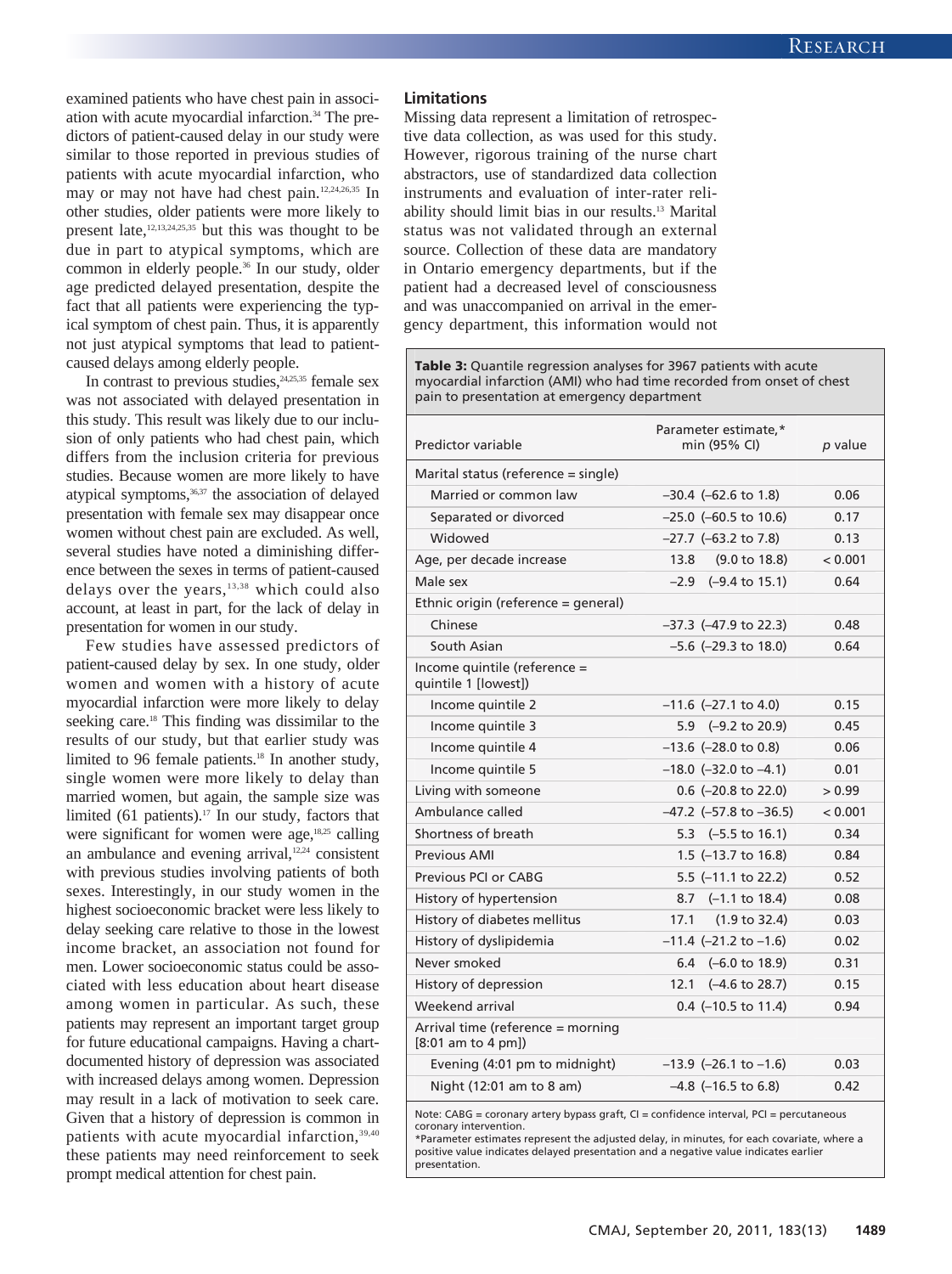have been collected. As such, the sickest patients were probably excluded from our study, and our results may not apply to them. Also, we did not include anyone with missing data on the independent variable of interest, marital status. We did not collect information on educational status, although socioeconomic status likely accounts for some of its contribution. We did not account for distance from the patient's dwelling to the hospital; however, long distances would have applied for a relatively small proportion of patients.

#### **Conclusions**

Among men, married or common law status was strongly associated with earlier health-seeking behaviour in the setting of acute myocardial infarction. Among women, married or common law status was not associated with a similar reduction in delay before seeking medical attention. Earlier attainment of medical care may be one reason why married men have a lower risk of cardiovascular mortality than their single counterparts. Awareness of the differences in reasons for delay by sex could facilitate the development of targeted public health campaigns, as a way to reduce patient-caused delay among those at risk.

#### **References**

- 1. Farr W. The influence of marriage on the mortality of the French people. *Trans Natl Assoc Promot Soc Sci* 1858;504:1-24.
- 2. March L. Some researches concerning the factors of mortality. *J R Stat Soc* 1912;75:505-38.
- 3. Ben Shlomo Y, Smith GD, Shipley M, et al. Magnitude and causes of mortality differences between married and unmarried men. *J Epidemiol Community Health* 1993;47:200-5.
- 4. US Bureau of the Census. Mortality by marital status, by age race and sex, urban and rural, United States, 1940. *Vital Rep* 1945;23(2).
- 5. Gove WR. Sex, marital status, and mortality. *AJS* 1973;79:45-67.
- 6. Koskenvuo M, Kaprio J, Lonnqvist J, et al. Social factors and the gender difference in mortality. *Soc Sci Med* 1986;23:605-9.
- 7. Johnson NJ, Backlund E, Sorlie PD, et al. Marital status and mortality: the national longitudinal mortality study. *Ann Epidemiol* 2000;10:224-38.
- 8. De Luca G, Suryapranata H, Ottervanger JP, et al. Time delay to treatment and mortality in primary angioplasty for acute myocardial infarction: every minute of delay counts. *Circulation* 2004;109:1223-5.
- 9. Fibrinolytic Therapy Trialists' Collaborative Group. Indications for fibrinolytic therapy in suspected acute myocardial infarction: collaborative overview of early mortality and major morbidity results from all randomised trials of more than 1000 patients. *Lancet* 1994;343:311-22.
- 10. Eagle KA, Nallamothu BK, Mehta RH, et al. Trends in acute reperfusion therapy for ST-segment elevation myocardial infarction from 1999 to 2006: We are getting better but we have got a long way to go. *Eur Heart J* 2008;29:609-17.
- 11. Rogers WJ, Frederick PD, Stoehr E, et al. Trends in presenting characteristics and hospital mortality among patients with ST elevation and non-ST elevation myocardial infarction in the National Registry of Myocardial Infarction from 1990 to 2006. *Am Heart J* 2008;156:1026-34.
- 12. Goldberg RJ, Yarzebski J, Lessard D, et al. Decade-long trends and factors associated with time to hospital presentation in patients with acute myocardial infarction: the Worcester Heart Attack Study. *Arch Intern Med* 2000;160:3217-23.
- 13. McGinn AP, Rosamond WD, Goff DC Jr, et al. Trends in prehospital delay time and use of emergency medical services for

acute myocardial infarction: experience in 4 US communities from 1987–2000. *Am Heart J* 2005;150:392-400.

- 14. Dracup K, McKinley S, Riegel B, et al. A randomized clinical trial to reduce patient prehospital delay to treatment in acute coronary syndrome. *Circ Cardiovasc Qual Outcomes* 2009;2: 524-32.
- 15. Luepker RV, Raczynski JM, Osganian S, et al. Effect of a community intervention on patient delay and emergency medical service use in acute coronary heart disease: the Rapid Early Action for Coronary Treatment (REACT) trial. *JAMA* 2000; 284:60-7.
- 16. Luepker RV. Delay in acute myocardial infarction: Why don't they come to the hospital more quickly and what can we do to reduce delay? *Am Heart J* 2005;150:368-70.
- 17. Banks AD, Dracup K. Are there gender differences in the reasons why African Americans delay in seeking medical help for symptoms of an acute myocardial infarction? *Ethn Dis* 2007;  $17.221 - 7$
- 18. Moser DK, McKinley S, Dracup K, et al. Gender differences in reasons patients delay in seeking treatment for acute myocardial infarction symptoms. *Patient Educ Couns* 2005;56:45-54.
- 19. Tu JV, Donovan LR, Lee DS, et al. Effectiveness of public report cards for improving the quality of cardiac care: the EFFECT study: a randomized trial. *JAMA* 2009;302:2330-7.
- 20. *Population by sex and age group, by province and territory*. Ottawa (ON): Statistics Canada; 2010. Cat. no. 82FOO85-XDB.
- 21. Lee DS, Austin PC, Rouleau JL, et al. Predicting mortality among patients hospitalized for heart failure: derivation and validation of a clinical model. *JAMA* 2003:290:2581-7.
- 22. *Quality of cardiac care in Ontario report 2*. Toronto (ON): Institute for Clinical Evaluative Sciences; 2005. Available: www.ices.on.ca/file/CCORT\_EFFECT**\_**Phase1**\_**Report2**\_**final.pdf (accessed 2011 May 17).
- 23. Alpert JS, Thygesen K, Antman E, et al. Myocardial infarction redefined — a consensus document of the Joint European Society of Cardiology/American College of Cardiology Committee for the redefinition of myocardial infarction. *J Am Coll Cardiol* 2000; 36:959-69.
- 24. Gurwitz JH, McLaughlin TJ, Willison DJ, et al. Delayed hospital presentation in patients who have had acute myocardial infarction. *Ann Intern Med* 1997;126:593-9.
- 25. Nguyen HL, Saczynski JS, Gore JM, et al. Age and sex differences in duration of prehospital delay in patients with acute myocardial infarction: a systematic review. *Circ Cardiovasc Qual Outcomes* 2010;3:82-92.
- 26. Sheifer SE, Rathore SS, Gersh BJ, et al. Time to presentation with acute myocardial infarction in the elderly: associations with race, sex, and socioeconomic characteristics. *Circulation* 2000; 102: 1651-6.
- 27. Iserson KV, Moskop JC. Triage in medicine, part I: concept, history, and types. *Ann Emerg Med* 2007;49:275-81.
- 28. Ikeda A, Iso H, Toyoshima H, et al. Marital status and mortality among Japanese men and women: the Japan Collaborative Cohort Study. *BMC Public Health* 2007;7:73.
- 29. Shah BR, Chiu M, Amin S, et al. Surname lists to identify South Asian and Chinese ethnicity from secondary data in Ontario, Canada: a validation study. *BMC Med Res Methodol* 2010; 10:42.
- 30. Austin PC, Tu JV, Daly PA, et al. The use of quantile regression in health care research: a case study examining gender differences in the timeliness of thrombolytic therapy. *Stat Med* 2005; 24: 791-816.
- 31. Austin PC, Schull MJ. Quantile regression: a statistical tool for out-of-hospital research. *Acad Emerg Med* 2003;10:789-97.
- 32. Steyerberg EW, Eijkemans MJ, Harrell FE Jr, et al. Prognostic modelling with logistic regression analysis: a comparison of selection and estimation methods in small data sets. *Stat Med* 2000; 19:1049-79.
- 33. Tu JV, Nardi L, Fang J, et al. National trends in rates of death and hospital admissions related to acute myocardial infarction, heart failure and stroke, 1994–2004. *CMAJ* 2009;180:E118-25.
- 34. Ingarfield SL, Jacobs IG, Jelinek GA, et al. Patient delay and use of ambulance by patients with chest pain. *Emerg Med Australas* 2005;17:218-23.
- 35. Meischke H, Eisenberg MS, Larsen MP. Prehospital delay interval for patients who use emergency medical services: the effect of heart-related medical conditions and demographic variables. *Ann Emerg Med* 1993;22:1597-601.
- 36. Canto JG, Shlipak MG, Rogers WJ, et al. Prevalence, clinical characteristics, and mortality among patients with myocardial infarction presenting without chest pain. *JAMA* 2000;283:3223-9.
- 37. Brieger D, Eagle KA, Goodman SG, et al. Acute coronary syndromes without chest pain, an underdiagnosed and undertreated high-risk group: insights from the Global Registry of Acute Coronary Events. *Chest* 2004;126:461-9.